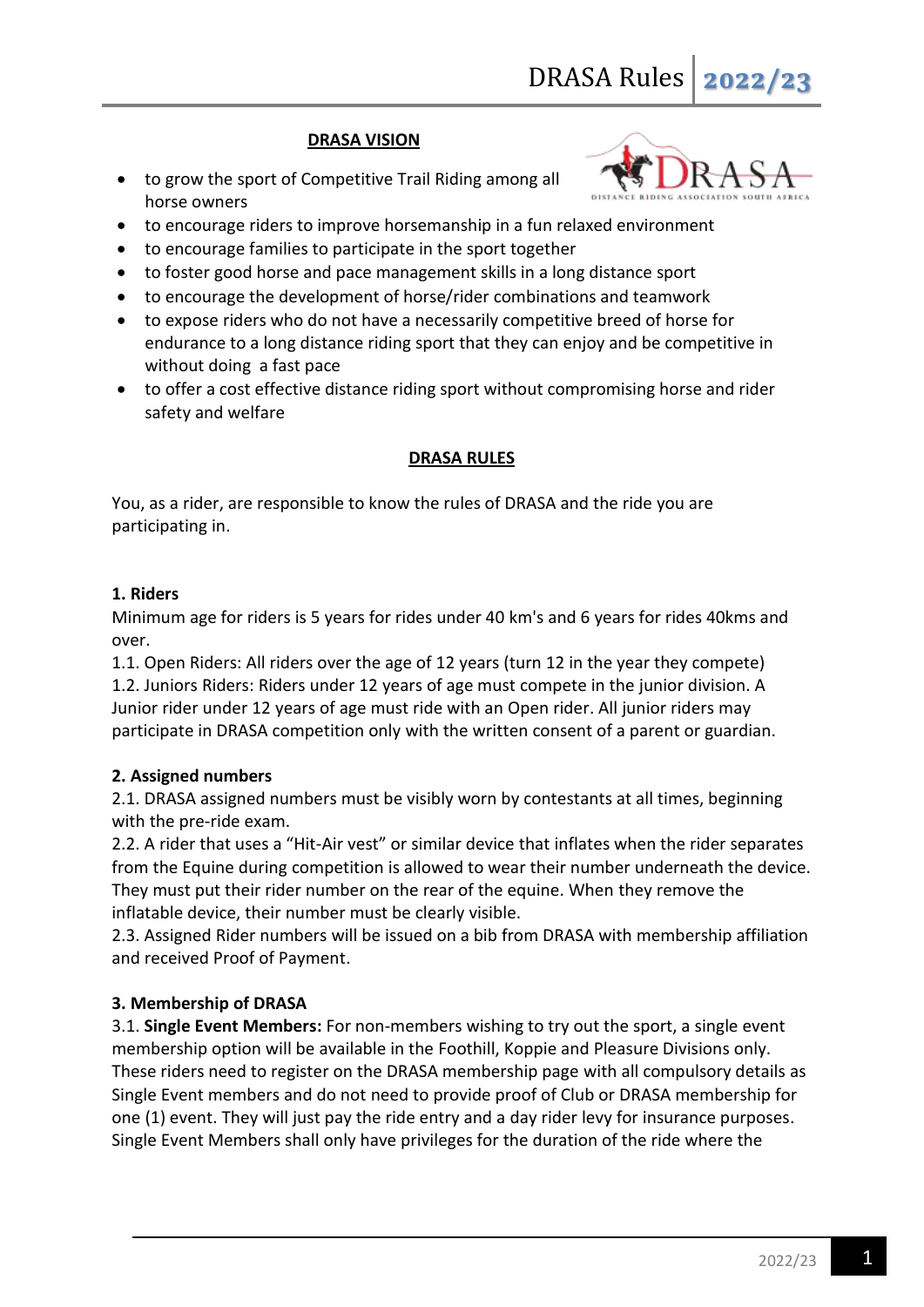membership is purchased, and shall not be entitled to vote on matters of the DRASA organization, nor be eligible for points and mileage.

3.2 **Junior Members**: Junior members must be a member of a club affiliated to DRASA and must be paid up members of DRASA. Membership is valid for one year (January to December) and they will be allowed to participate in all rides under the auspices of DRASA with the payment of an entry fee as determined by the ride committee and subject to rules and regulations as set by DRASA. All junior members will only be allowed to join DRASA with the written consent of a parent or guardian. Junior members are not entitled to vote on matters of the DRASA organisation.

3.3. **Open Members**: Open members must be a member of a club affiliated to DRASA and must be paid up members of DRASA. Membership is valid for one year (January to December) and they will be allowed to participate in all rides under the auspices of DRASA with the payment of an entry fee as determined by the ride committee and subject to rules and regulations as set by DRASA. Open members are entitled to vote on all DRASA organization matters

3.4. **Clubs:** Any club can affiliate to DRASA to offer CTR as a sport within a Club. Criteria for affiliation will be set as: hosting one (1) event per annum, two (2) clinics per annum, having 2 judges trained by DRASA, nominating one member to stand on the club Exco who is affiliated to DRASA and acts as the DRASA representative and will thus represent the Club on the DRASA Provincial Council. The Club Affiliation documents with all attachments will have to be completed and submitted to the Provincial Council for approval. Clubs will have to apply for renewal each year.

3.5. The Ride Manager and Horsemanship Judges and Officials who do not ride will be given free membership of DRASA for a period of the year as they will be responsible for organising, judging and running the club DRASA membership, representing the club on the DRASA provincial Council and the Club DRASA ride. Affiliation is done as an Admin member on the DRASA website. These officials must also be activated as a member of an affiliated DRASA Club and will be prohibited from officiating at rides, clinic or meetings if not an active Admin member. Club membership fees and structure are determined by the Club Councils

# **4. Rider Dress and Tack**

4.1. Riders must be dressed appropriately at all times.

4.2. Riders are not allowed to wear shorts whilst riding.

4.3. Designated Equestrian Rider helmets shall be worn at all times when the rider is mounted. Rider helmets shall be properly fastened when worn.

4.4. Boots or Shoes with a clearly defined heel must be worn if caged or safety stirrups are not used.

4.5. Spurs, whips and any form of whip or crop are not allowed. Any excessive use of force, whether a beating with reins or any form of branch, whip etc. will lead to disqualification. 4.6. All horse tack/equipment considered as Training aids, including but not restricted to the below,

are prohibited, both on the course and during the Horsemanship Judging. Draw reins/running reins, Side reins, Chambon, De Gouge, Market Harborough,

Harbridge, Bungee reins, Neck stretchers or any home-made piece of equipment designed to mimic the action of the above mentioned training aids.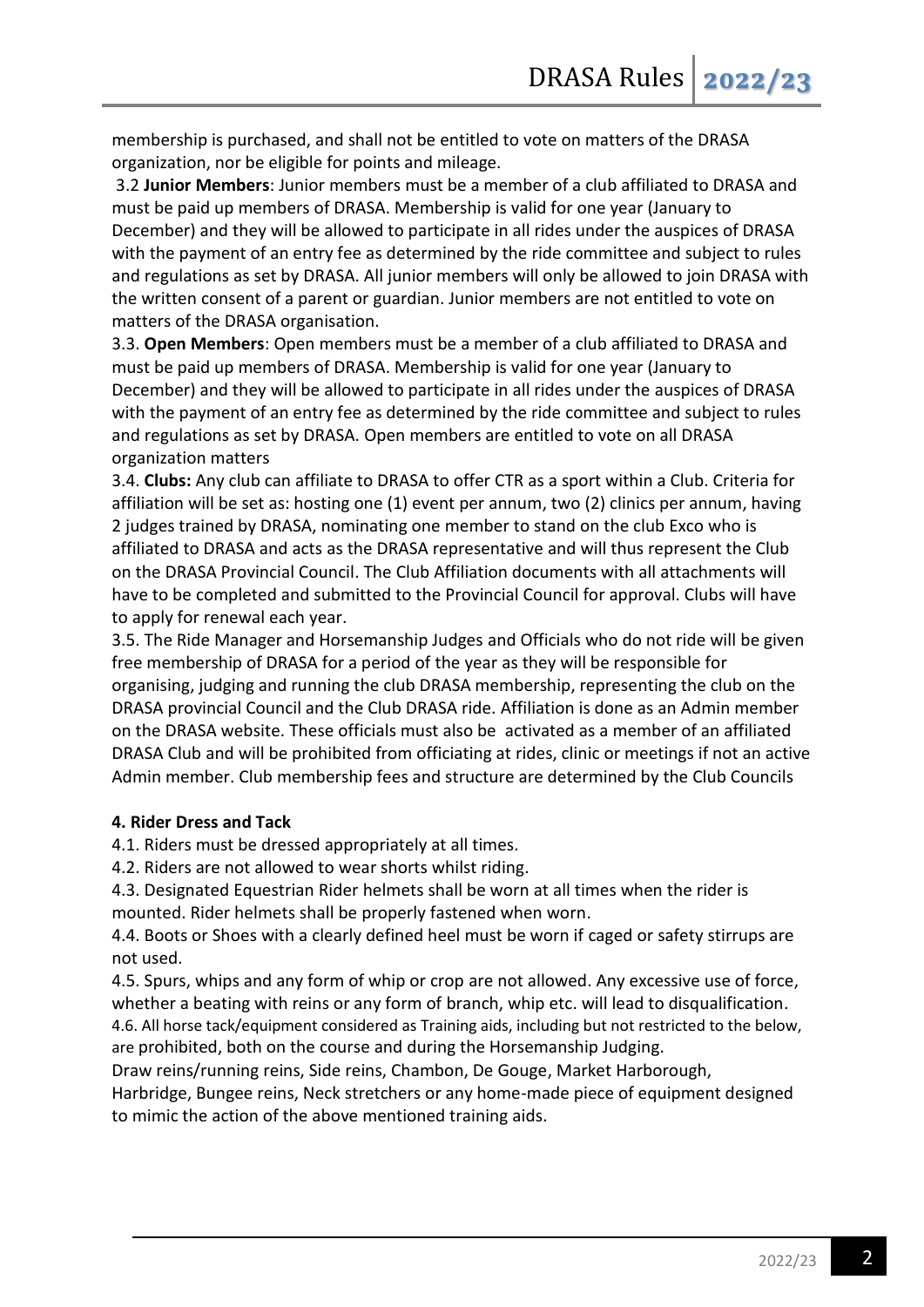# **5. Participation in Events**

5.1**.** Junior riders may only participate in a DRASA ride if an Adult rider (above the age of 18 years) accepts responsibility for them. It is the responsibility of the parents of guardian of the child rider to arrange for a suitable Adult rider to accompany the child. The Adult rider must be prepared to stay with the child for the full length of the course. Both the Adult rider and Junior rider will be disqualified if they are separated at any stage. A junior rider may only be handed over to another Adult rider when the original Adult rider retires or is disqualified, or if his/her horse is eliminated

- 5.1.1 On Course: If an Adult rider cannot accompany the junior Rider while on course they can hand the junior over to another Adult rider who is on course. If the junior rider is unable to continue while on course, the Adult rider is to remain with the junior until the child can be placed in the care of a responsible adult (i.e. parent, guardian or course official)
- 5.1.2. At a checkpoint: If the Adult rider cannot continue the parents or guardian may approach another experienced Adult rider to accompany the child

5.2. Open riders. A person can participate in this category from the beginning of the year in which he/she turns twelve (12) years of age. There are no weight division categories for Open Riders as the rider nominates his speed and distances to compete in based on the horse/rider combination and the fitness and suitability of both horse and rider 5.3. A Rider who has been disqualified from 3 consecutive rides or 4 rides in a 12 month period, due to exceeding the maximum speed, use of whips or crops, or the horse failing metabolic veterinary criteria, will be suspended from DRASA membership for 12 months.

# **6. Horses**

6.1. Competition must be open to any members of the equine family. This includes horses, ponies and mules.

6.2. The Equine's life and soundness and comfort on ride day and preservation of its future usefulness are the primary concern of the Judges and of DRASA.

6.3. Minimum age of an equine to compete in any DRASA Event is 4 years for the Pleasure Division and 5 years for Trail and Summit Divisions. All ages of equines are determined as of the day of the event.

6.4. All equines that compete in DRASA events must have proof of vaccinations and be registered with DRASA.

6.5. Please see the Veterinary rules for all horses registered and competing under DRASA auspices

6.6. Horses vetted out from a Ride will have a 12 day rest period applied over and above the mandatory rest period as per below

6.7 The Mandatory Rest periods between events are as follows

0-90kms – rest period 18 days

Over 91kms - rest period 25 days

# **7. Types of DRASA events**

When a horse has qualified for the highest Division/Distance, that horse can be entered and participate in ALL divisions below that. No horse may be entered or participate in divisions/distances above their qualification level.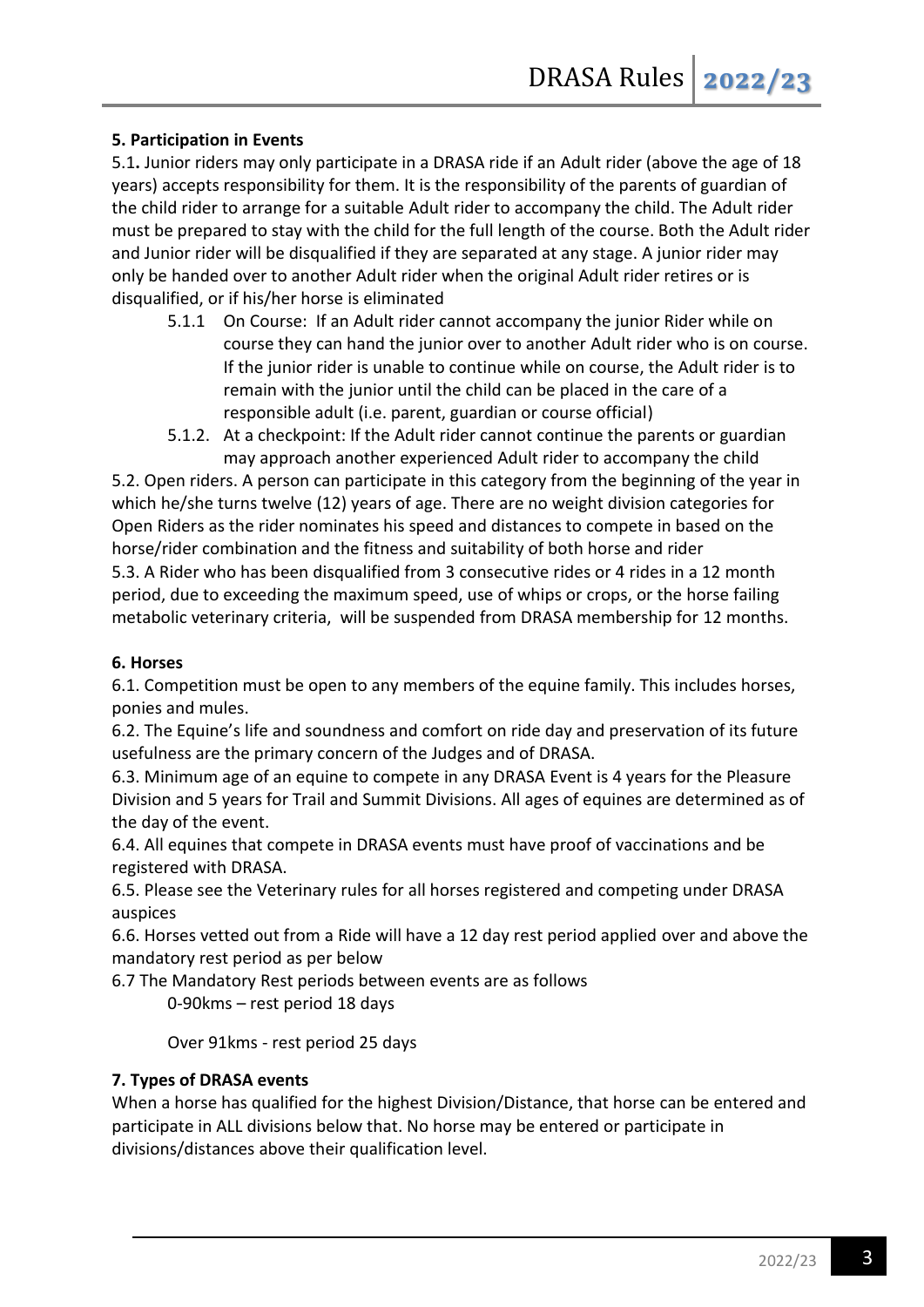Official DRASA events will be approved and sanctioned by the DRASA Provincial Councils, subject to the DRASA Service Level Agreement and loaded onto the National DRASA website for entry

# **7.1 Foothills Division: All horses being led in this division are UNMOUNTED**

# **7.1.1. Lead reign** from **Mounted Horse**

|       | 7.1.1.1 Age: | Green horse: All ages                                                                                           |
|-------|--------------|-----------------------------------------------------------------------------------------------------------------|
|       |              | Mounted lead horse: Minimum 4 years                                                                             |
|       |              | Either 2 legs of 2.5 km = 5km<br>7.1.1.2 Distances:                                                             |
|       |              | or 2 legs of 5 km = $10$ km                                                                                     |
|       |              | 7.1.1.3 Speed: Minimum of 2km/h                                                                                 |
|       |              | Maximum of 7km/h                                                                                                |
|       |              | 7.1.1.4 Multi day rides will also be offered in this division. Example: 10km - day 1 and<br>another 10km day 2. |
|       |              | 7.1.1.5 The horses vetted out for any reason shall have compulsory rest periods of 12 days<br>imposed.          |
|       |              | 7.1.1.6 All horses participating in this division will be registered on the DRASA database.                     |
| 7.1.2 |              | Lead reign- Dismounted Leader                                                                                   |
|       | 7.1.2.1 Age: | Horse: All ages                                                                                                 |
|       |              | Handler: Minimum age 13 years                                                                                   |
|       |              | Junior accompanied by senior                                                                                    |
|       |              | Either 2 legs of 2.5 km = 5km<br>7.1.2.2 Distances:                                                             |
|       |              | or 2 legs of 5 km = $10$ km                                                                                     |
|       |              | 7.4.2.3 Speed: Minimum of 2km/h                                                                                 |
|       |              | Maximum of 7km/h                                                                                                |
|       |              | 7.1.2.4 Multi day rides will also be offered in this division. Example: 10km - day 1 and                        |
|       |              | another 10km day 2.                                                                                             |
|       |              | 7.1.2.5 The horses vetted out for any reason shall have compulsory rest periods of 12 days                      |
|       |              | imposed.                                                                                                        |
|       |              | 7.1.2.6 All horses participating in this division will be registered on the DRASA database.                     |
| 7.2   |              | Koppie Division. All horses being led in this division are MOUNTED                                              |
| 7.2.1 |              | Dismounted in hand assisted riding / Mounted lead reign assisted riding                                         |
|       | 7.2.1.1 Age: | Rider: Minimum age 5 years                                                                                      |
|       |              | Senior<br>Assistant:                                                                                            |
|       |              | 7.2.1.2 Distances:<br>Either 2 legs of 2.5km = 5km                                                              |
|       |              | or 2 legs of 5km = 10km                                                                                         |
|       |              | 7.2.1.3 Speed: Minimum of 2km/h                                                                                 |
|       |              | Maximum of 7km/h                                                                                                |
|       |              | 7.2.1.4 Multi day rides will also be offered in this division. Example 10km - day 1 and                         |
|       |              | another 10km day 2.                                                                                             |
|       |              | 7.2.1.5 The horses vetted out for any reason shall have compulsory rest periods of 12 days                      |
|       |              | imposed.                                                                                                        |
|       |              |                                                                                                                 |
|       |              | 7.2.1.6 All horses participating in this division will be registered on the DRASA database.                     |
|       |              | 7.2.1.7 In the case of mounted lead reign assistance:                                                           |
|       |              | 7.2.1.7. 1 Assistance horse should also do formal Horsemanship judging and vet<br>checks.                       |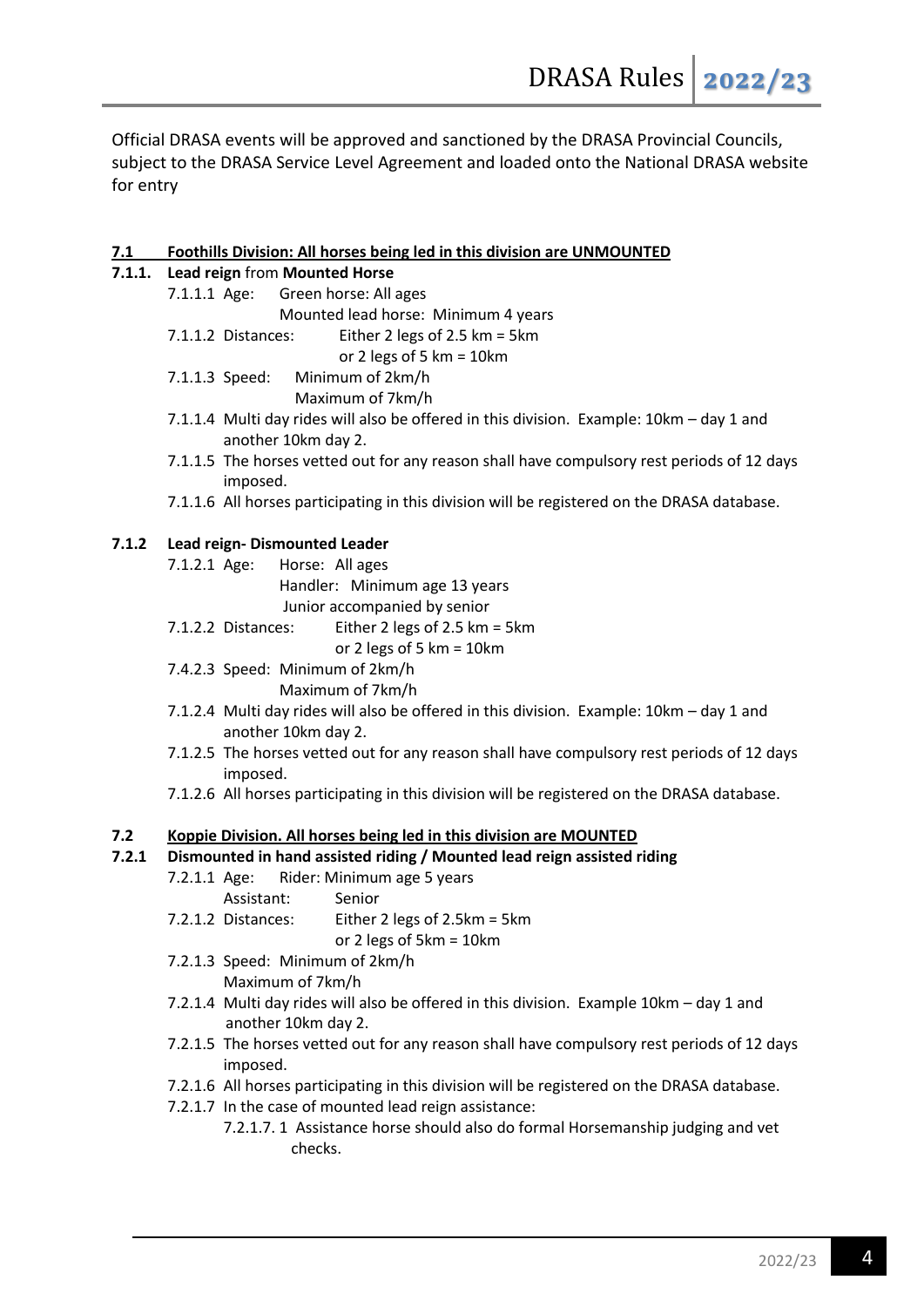#### **7.2.2 Mounted assistance riding**

- 7.2.2.1 Age: Rider: Minimum age 5 years Assistant: Senior
- 7.2.2.2 Distances: 2 legs of 2.5km = 5km 2 legs of 5km = 10km

2 legs of 10km = 20km

7.2.2.3 Speed: Minimum of 7km/h

Maximum of 14km/h

- 7.2.2.4 Multi day rides will also be offered in this division. Example: 10km day 1 and another 10km day 2.
- 7.2.2.5 The horses vetted out for any reason shall have compulsory rest periods of 12 days imposed.
- 7.2.2.6 All horses participating in this division will be registered on the DRASA database.
- 7.2.2.7 Assistance horse should also do formal Horsemanship judging and vet checks.
- \* Koppie division allowed to cross roads with assistance from the organisers, but not allowed to travel on these roads.
- Foothill division do same Trail Equitation as other riders.

# 7.3. **Pleasure:**

- 7.3.1. All horses of age 4 and above that have proof of vaccinations may enter for the Pleasure Division.
- 7.3.2. The aim of this level is to introduce the horse and rider to the sport and to concentrate on horsemanship and horse fitness and welfare concerns.
- 7.3.3. The combination must complete 3 rides without any elimination before they may advance to the Trail Division.
- 7.3.4. The distance in this division is limited to maximum 20kms per day in total to accommodate different horse breeds and family participation.
- 7.3.5. The maximum and minimum speeds will be from 8km/h to 14km/h, for up to a 20km distance, and may be adjusted down according to conditions of the day and course.
- 7.3.6. Horse/ Rider combinations may choose to stay in this division as this is a good entry level sport for those who just enjoy a trail ride, improving horsemanship and a day out with the family.
- 7.3.7. All horses participating in this division will be registered on the DRASA database
- 7.3.8. Multiple day rides will also be offered in this division, example two maximum 20km rides on separate days.
- 7.3.9. A rider and horse registered as Single event members may compete in this division for One (1) ride only and thereafter they must register with a club and DRASA
- 7.3.10. All Pleasure Rides will be held over minimum two (2) legs

# **7.4. Trail:**

7.4.1. All horses age 5 and above who have proof of vaccinations and have fulfilled the pleasure division criteria, OR if the rider can provide proof of the horse having completed one(1) distance ride of 40km (upload of page of passport), may enter for the Trail Division.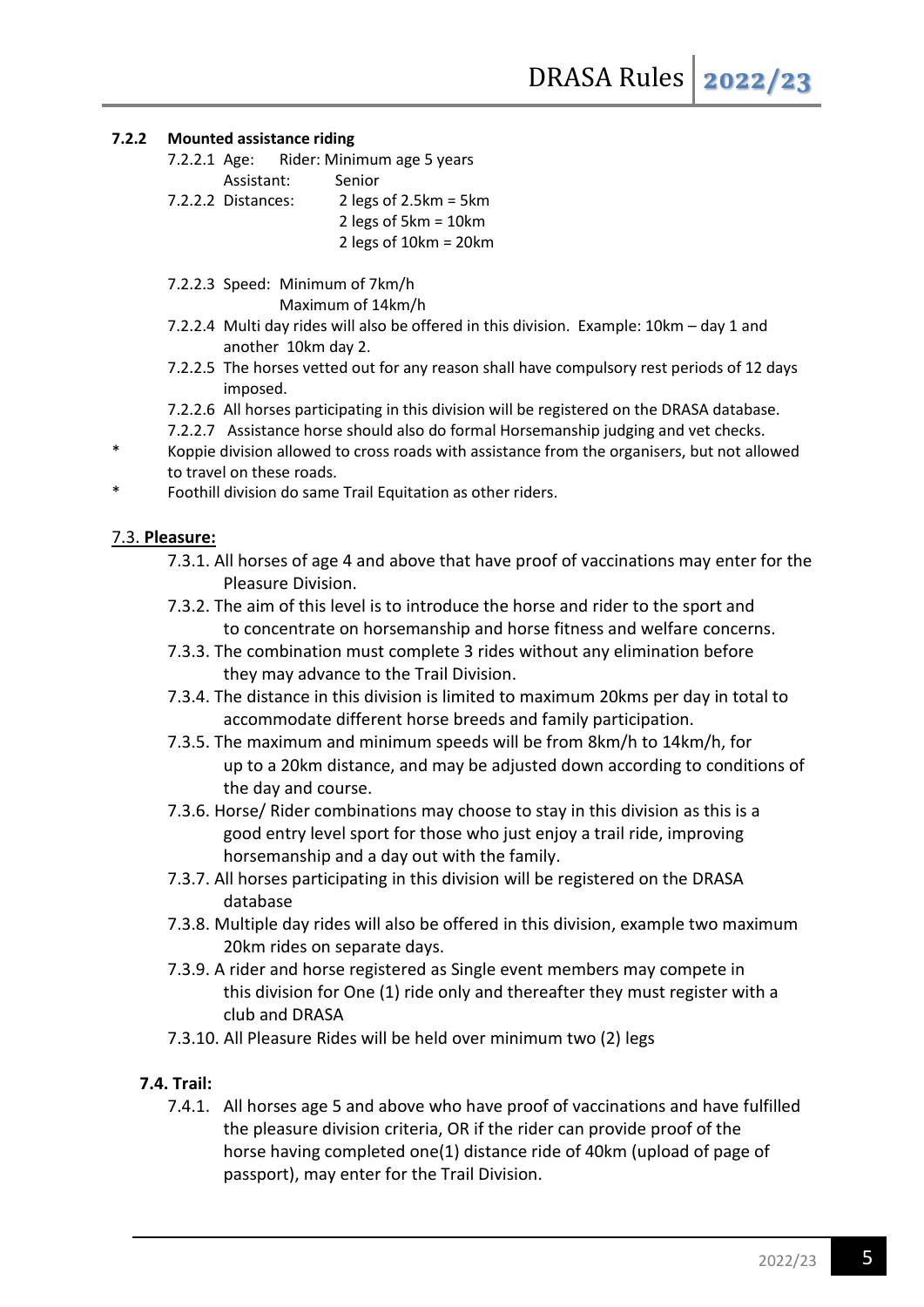- 7.4.2. The distance in this division is limited to maximum 40kms per day in total to accommodate different horse breeds and families.
- 7.4.3. The maximum and minimum speeds will be from 8km/h to 16km/h for up to a 40km distance and may be adjusted down according to conditions of the day and course.
- 7.4.4. Multiple day rides will also be offered in this division, example two 40km rides on separate days.
- 7.4.5. The combination must complete 3 rides without any elimination before they may advance to the Summit Division.
- 7.4.6. All horses vetted out for any reason shall have compulsory rest periods of 12 days imposed over and above the mandatory rest periods
- 7.4.7. All horses participating in this division will be registered on the DRASA database
- 7.4.8. No rider and horse registered as Single event members may compete in this division.
- 7.3.9. All Trail Rides will be held over minimum two (2) legs

#### **7.5 Summit Division:**

- 7.5.1.All horses age 5 and above who have who have proof of vaccinations and have fulfilled the Trail division criteria, OR if the rider can provide proof of the horse having completed one(1) distance ride of 80km(upload of page of passport),**and** one(1) DRASA Trail Division ride of up to 40kms may enter the Summit Division.
- 7.5.2. The distance in this division is limited to maximum 80kms per day in total to accommodate different horse breeds and families.
- 7.5.3. The maximum and minimum speeds will be from 10km/h to 18km/h for up to an 80km distance and may be adjusted down according to conditions of the day and course.
- 7.5.4. Multiple day rides will also be offered in this division, example two 80km rides on separate days.
- 7.5.5. All horses vetted out for any reason shall have compulsory rest periods of 12 days imposed over and above the mandatory rest periods
- 7.5.6. All horses participating in this division will be registered on the DRASA database
- 7.5.8. No rider and horse registered as Single event members may compete in this division.
- 7.3.9. All Summit Rides will be held over minimum three (3) legs

#### **8. Outline of the Sport**

There are three judging categories: Time, Veterinary and Horsemanship

# 8.1. **Time.**

8.1.2 The horse and rider combination that completes the accurately measured distance at an average speed closest to their **nominated** speed, within the set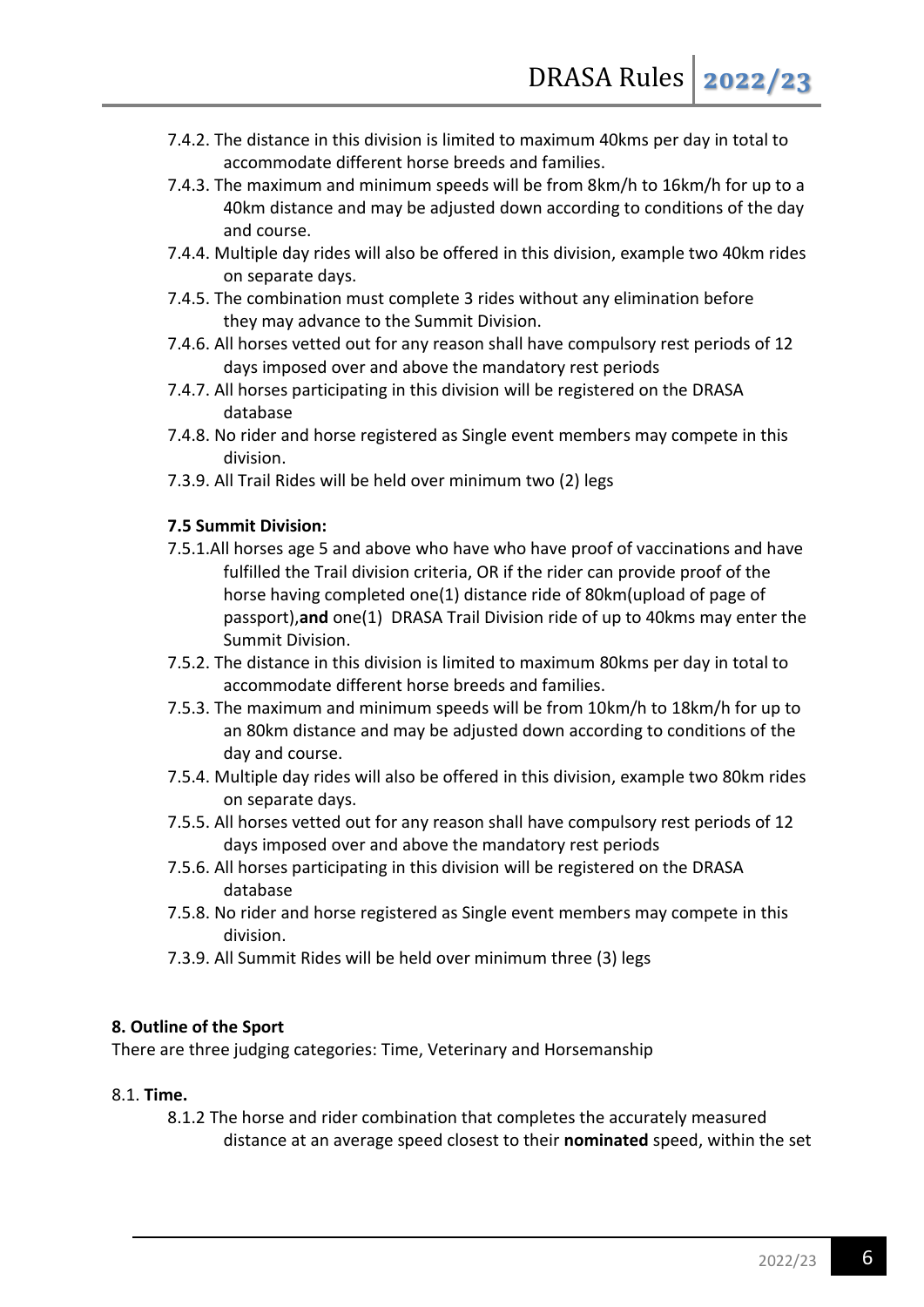minimum and maximum speeds, receives the full amount of scores allocated to the time category.

- 8.1.3. The competitor enters as a horse and rider combination for a predetermined and accurately measured distance at a precisely nominated speed. For example: 10km/hour (4 hours riding time to complete 40 km) or 15 km/hour (2 hours and40 minutes riding time to complete 40 km) etc. Speed is only in full numbers, no decimal points – example 7km/h NOT 7.5km/h
- 8.1.4. The rider then strategizes and paces his horse over the distance. The rider must take into account the terrain, climatic conditions and the horse's state of fitness. The rider manages the well-being of his horse throughout the ride, making sure that the horse is not over ridden, that the horse drinks sufficient water and that the rider adheres at all times to the ride rules.
- 8.1.5. The horse and rider combination, which completes the distance at a speed closest to their nominated speed, is the winner on time.
- 8.1.6. Scores will be deducted from the Time points depending on error between actual speed and nominated speed. Example: Nominated speed 10km/h. Actual speed on the day is 9km/h in each leg. The horse is awarded (100 minus 10) 90% of the time scores available.
- 8.1.7. All the entrant's particulars and scores are computed and stored for the entire event using computerised means and the averages calculated are weighted for importance of category.
- 8.1.8. As maximum speeds are set, any horse/rider combination whose overall speed is over the maximum speed by more than one (1) km/h is disqualified.
- 8.1.9. The score scoring will be allocated according to the nominated speed set by the combination and their adherence to that nominated speed
- 8.1.10. For Pleasure Rides the minimum speed that can be nominated is 8km/h and maximum speed is 14km/h
- 8.1.11. For Trail Rides the minimum speed that can be nominated is 8km/h and the maximum speed is 16km/h
- 8.1.12. For Summit Rides the minimum speed that can be nominated is 10km/h and the maximum speed is 18km/h
- 8.1.13. The maximum and minimum speeds may be adjusted down according to the conditions on the day as well as the course marked out (based on difficulty and horse welfare concerns)
- 8.1.14. A third of the total scores that can be accumulated in the event are allocated to the time section of the competition.
- 8.1.15. Speeds are nominated for the total ride so 8km per hour for both legs. Speeds are calculated on each leg and penalties awarded per leg. Nominated speeds cannot be changed once event begins.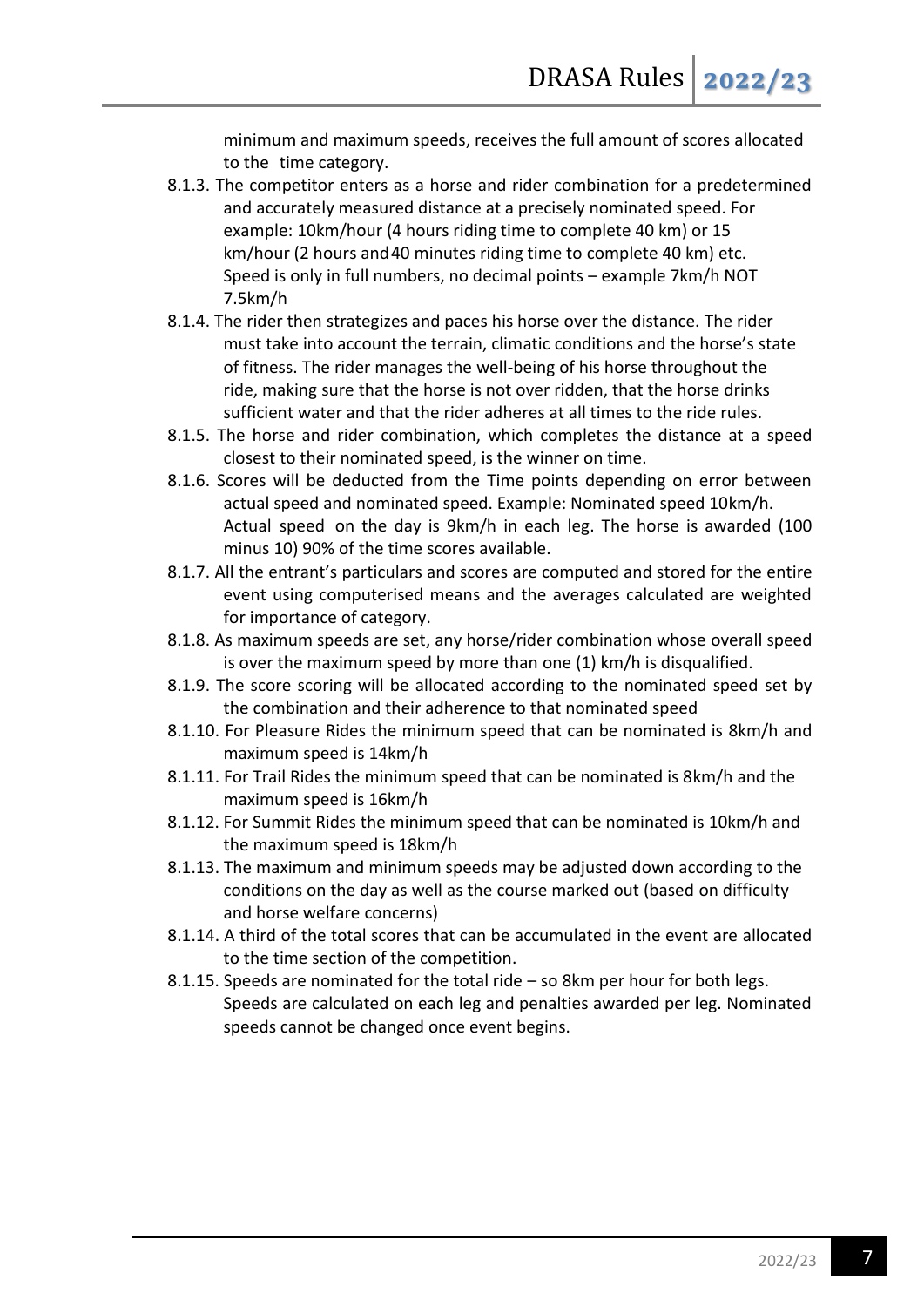# 8.2. **Veterinary**

- 8.2.1. The horse that exhibits the best Veterinary condition and scoring based on accredited Veterinary measurements throughout the ride is the winner in the Vet judging section
- 8.2.2. A third of the total scores that can be accumulated in the event are allocated to the Veterinary section of the competition.
- 8.2.3. In the event of a tie for Veterinary scores to the award of Best Veterinary score in the divisions, the horse with the best CRI at the final veterinary check will be declared the winner.
- 8.2.4. The Vets decision on elimination of a horse for veterinary reasons is FINAL and rest periods will be enforced from competition. All treatment of the horse is for the Rider/Owners account

#### 8.3. **Horsemanship**

- 8.3.1. The rider that exercises the best horsemanship throughout the entire ride is declared the winner in this category.
- 8.3.2. A third of the total scores that can be accumulated in the event are allocated to the Horsemanship section of the competition.
- 8.3.3. All horsemanship judging criteria and scoring is the responsibility of the Judges Panel and all changes to such must go through the Panel and to Council for agreement.

8.3.4. All queries/complaints regarding scoring will be addressed by the rider to the Senior Judge on the day of the event. The judges present at the ride will convene a discussion and a majority ruling will be obtained that day. If the rider is still not satisfied any further complaint will be only entertained via the formal complaints process to be taken to the Chief Horsemanship Judge to be further discussed and agreed on by the Judges Panel and DRASA Council

# 8.4. **Accumulation of Points**

- 8.4.1. Throughout the ride scores are accumulated in the three categories:
- 4.4.2. The scores for the three categories are then totalled.
- 8.4.3. The horse and rider combination to obtain the highest total number of Points in the three categories is declared the overall winner of the day in that Division.
- 8.4.4. These points then count towards the total for the overall championship at the end of the season, Team Selections and overall winners of multi day Rides.
- 8.4.5. In order to come in line for prizes the winning riders must be at the prize giving ceremony.
- 8.4.6. There are awards for each category i.e. time, veterinary, and horsemanship.
- 8.4.7. There is also a team award for the team of 4 riders that accumulates the highest number of points in the three categories. The points of the three highest scoring team members are taken into account to determine the winning team.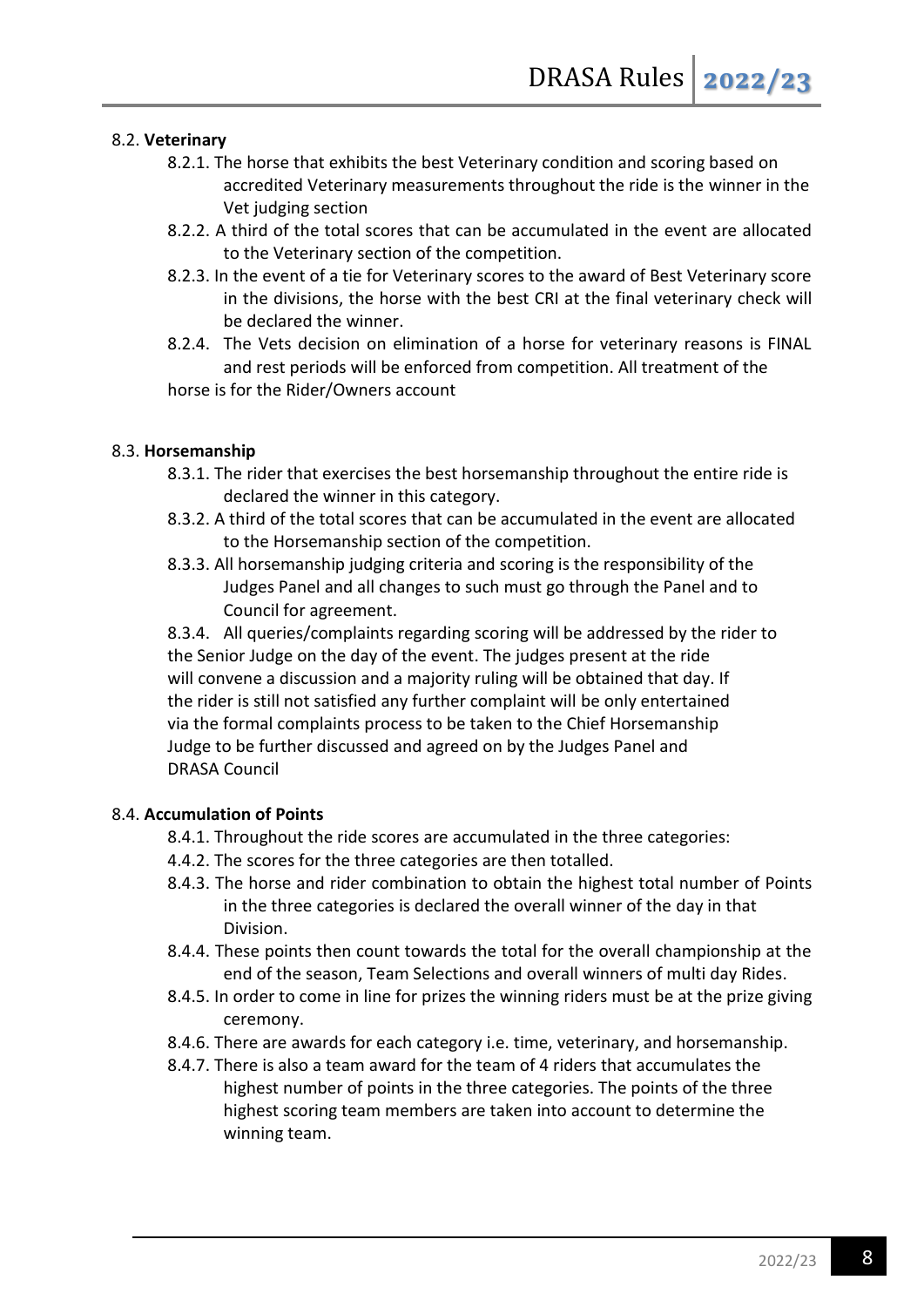# 8.5. **Scoring Rules**

```
8.5.1. 1) Horsemanship: Max score = 100 HSP (HSP = Horsemanship Score Percentage)
         The Score sheet is as below:
        Pre ride HS total scoring out of 30(Tack and equipment10, mount/dismount 5, 
        Aids/Seat 10 and Grooming/lesions 5
       Trail Equitation total scoring out of 10 (5 for each leg)
       Stabling/Containment total score out of 5
        Final in Hand inspection total score 5
        If the rider is awarded 18 and 8 and 8 and 4 and 4 and 4 then the rider has s total of 
        46 out of 60
                  Calculation: ((18+8+8+4+4+4) / (30+5+10+5+5+5)) x 100 = 77 HSP
        To convert that to the HMS Points the conversion is as follows:
                Distance ridden (example 40kms) x (77/100) = 30.8 HMSP 
8.5.2. Vet Max Score =100 VSP (VS = Veterinary Score Percentage)
       Vet Judge at Pre ride and at each leg
        The Vet score for each leg is out of 10 each
       The scores are added up for pre ride vetting and each leg. If the rider is 
        awarded 9, 7, and 5 then the rider has a total of 21 out of 30
         Calculation: ((9+7+5) / (10+10+10)) x 100 = 70 VSP
        To convert that to the Vet Points the conversion is as follows:
                Distance ridden (example 40kms) x (70/100) = 28.0 VP 
8.5.3. Time Score = 100 TSP (TSP= Time Score Percentage)
        Time points accumulated on each leg.
         Example: Rider chooses 15 km/hr and rides 14.5km/hr and 16km/hr respectively
         on each leg. Error 1st leg is 0.5km/hr and error on 2nd leg is 1.0km/hr
       The total error would be 0.5 + 1.0 = 1.5.
        We then take what % is 1.5 of 15 away from the 100 TSP = 90 TSP
                  Calculation: 15 - 14.5 = 0.5
                                16 - 15 = 1.0Total error= 0.5 + 1.0 = 1.51.5 of 15km/hr = (1.5 / 15) \times 100 = 10\% Total error = (100 -10) = 90 TSP
       To convert that to the Time Points the conversion is as follows:
                Distance ridden (example 40kms) x (90/100) = 36.0 TP 
8.5.4. Overall Score =300 OSP (OSP =Overall Score Percentage)
                For the Day Total Score would be 
                HSP 77
                VSP 70
               TSP 90
                Calculation: 77+70+90 = 237 OSP (out of 300)
8.5.5. Accumulated Points = 40 AP (AP=Accumulated Points)
        These are used for Lifetime Awards and Year end Awards and Division winners for 
        Riders at Nationals
        Example: If the ride was 20km + 20km, max points for the ride would be 40
                  We then take the % of 237 out of 300 and subtract that from 40
                         Calculation: (237 / 300) x 100 = 79%
                                      40 x (79/100) = 32 AP
```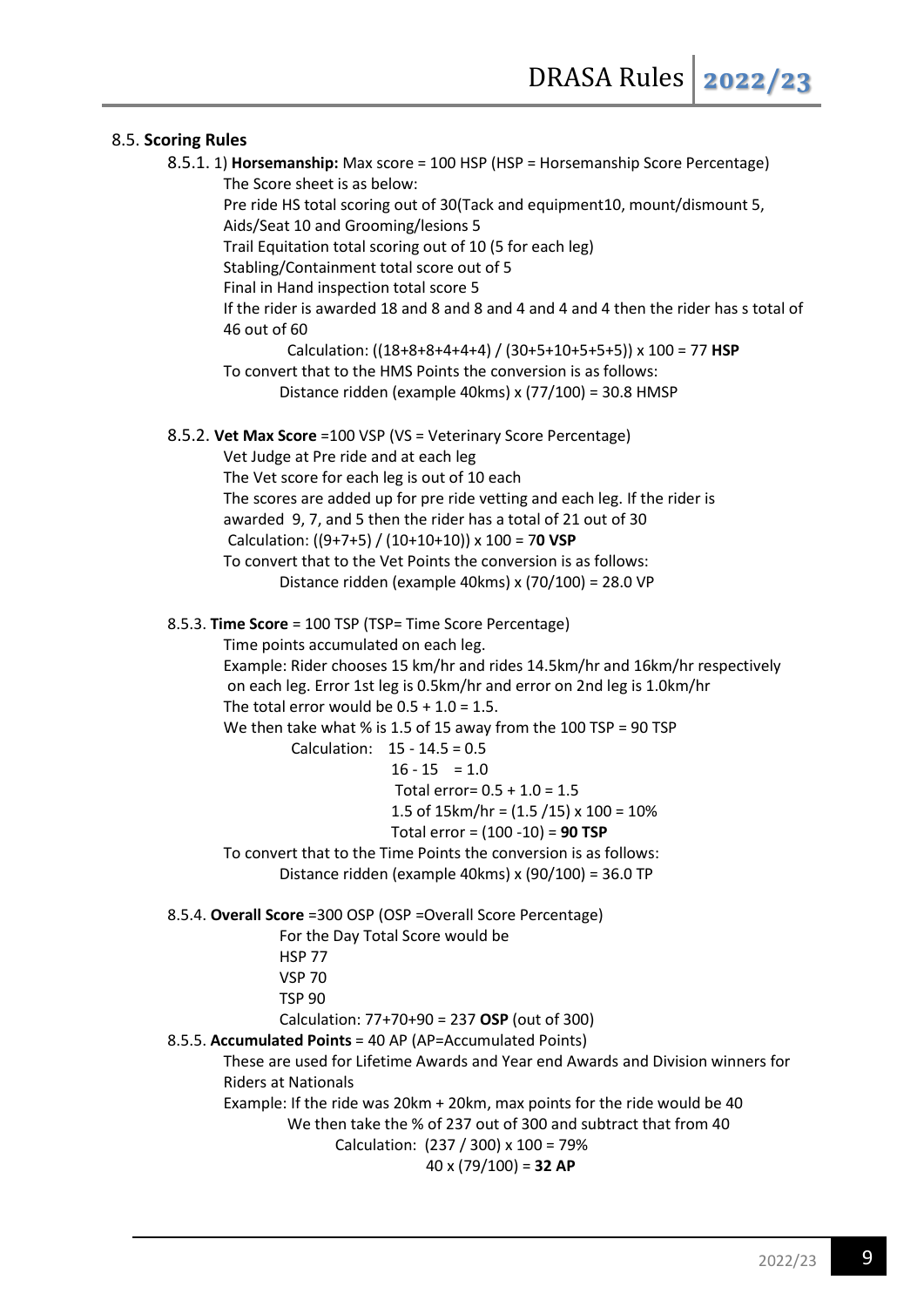**The important principle for the Time Score is to understand that EACH leg is a full ride as far as time scoring is concerned. You cannot catch up or slowdown in the next leg to make your error less. The error for the first leg is already set and an error for the second leg will just get added to it.**

# **Scores vs Points** How they affect you!



Scores are a percentage out of 100

**SCORES** 

You are scored out of a 100 for Horsemanship, and out of a 100 for vetting and out of a 100 for Time.

These get added up to out of 300 for vour Ride score

So everyone competer against each other out of 300 on an equal footing no matter the divisions or distance they ride in HMS criteria. Vet criteria, Time criteria and Overall Score.

These scores are used to decide who is the most competitive combination in each criteria of CTR and who has the overall consistent highest score for the day or event (if multi day the scores for each day get added up so will be out of 200 for 2 days or 300 for 3 days



Points are a weighting of your score based on your distance ridden

We need to acknowledge rider horse combinations who ride the at the highest level of their divisions -(20kms in Pleasure, 40kms in Trail and 80km in Summit)

We are a distance sport and as such have to acknowledge the difficulty of riding the longer distance within the divisions due to the extra training, feed, tack and rider skill and strategy and encourage riders to move to the highest distance of their chosen division.

Maximum points a rider can therefore earn is:

- $-10$  points for  $10km$
- · 20 points for 20km
- · 30 points for 30km
- · 40 points for 40km etc.

Points are used to determine the winners overall in each division (yearend awards). They are also used to determine Team selections and qualifications.

# **9. Rides/Events**

9.1. Veterinarian. For horse welfare reasons, a ride with more than 30 riders cannot take place without two (2) Veterinarians present.

9.2. Measurement of Kilometres**.** Distances should be measured accurately, not estimated.

9.3. Watering Areas. There should be adequate watering places on the trail, at least every 5 to 7 km's.

9.4. Trail Markings.

- 9.4.1. Materials should be able to withstand wind and rain.
- 9.4.2. Directional Arrows and mileage markers should be waterproof if possible.
- 9.4.3. Arrows should always be used at any junction of trails and should be followed within 100 m or less with a confidence marker to assure riders that they have turned correctly.
- 9.4.4. At a point where there are any side trails showing either side of the main trail, a marker in sight ahead should be used to assure riders that they should stay on the main trail or lime spread across the entrance to the side trail to prevent riders turning in.
- 9.4.5. Try to keep markings on the LEFT side of the trail in the direction to be ridden.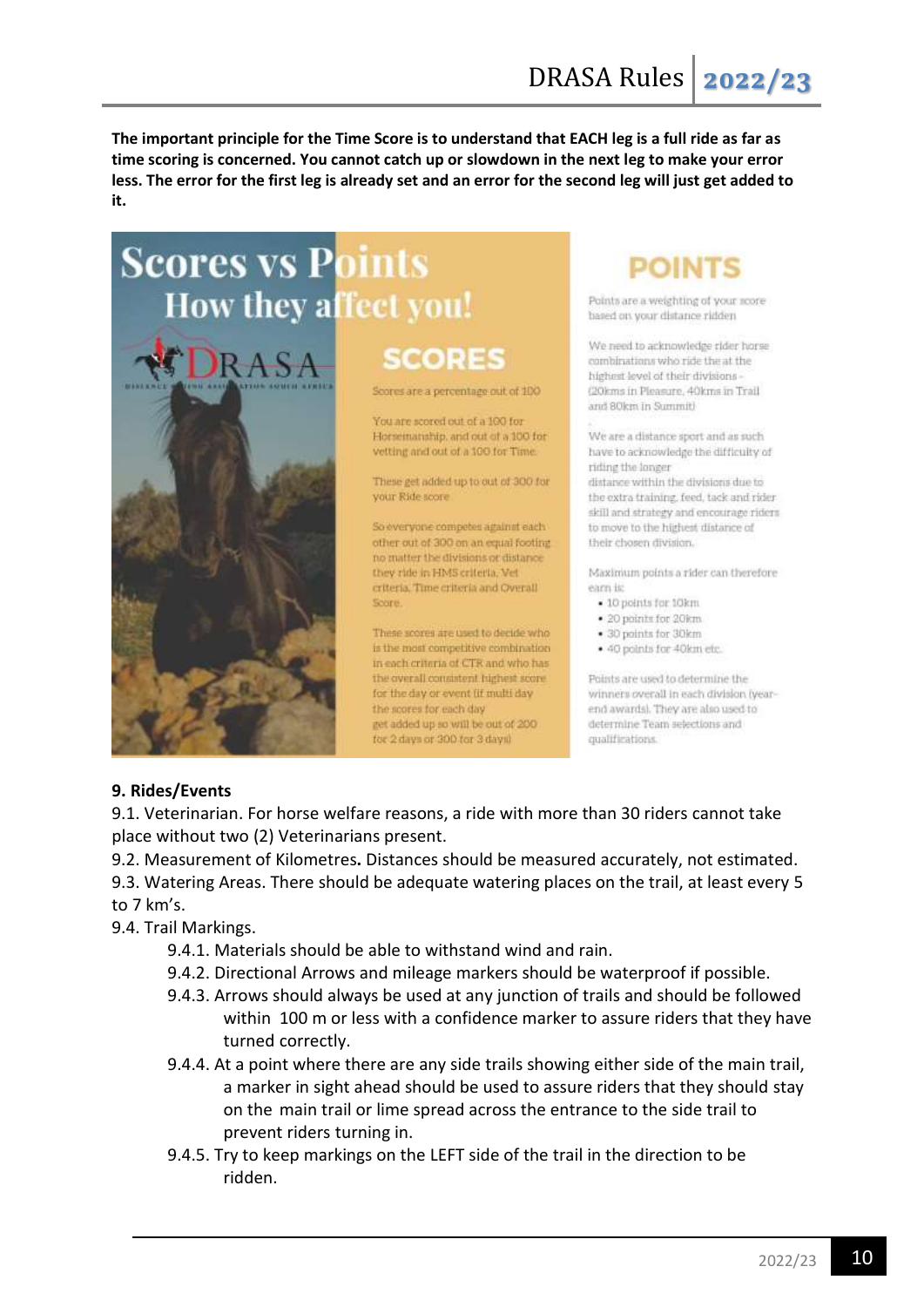9.4.6. When the trail is being used with equines going in both directions, markings should be on BOTH sides of the trail and the Trail must be wide enough and safe enough to facilitate passing in two directions.

9.5. Minimum Distance: Differs for levels of participation

9.6. Time Penalties for finishing under or over time are deducted.

9.7. Overtime Disqualification for more than one-half hour over the allotted time for the ride as set by ride management (30 minutes slower than the minimum speed set for any leg is a Disqualification and the scores and kilometres obtained in previous legs are NOT awarded).

9.8. Complaints that come to the fore during an Event: Any member, participant, official or spectator may lodge a complaint during an event in accordance with the procedure below:

9.8.1 Complaints shall be lodged with the Ride Master in writing

9.8.2. Complaints can be lodged at any time during the event and not more than 30 minutes after the results have been announced.

9.8.3. The Ride Master will call the complainant, the accused and the Ride Committee (all officials at the Ride) in to investigate the matter asking for witnesses. If the complaint is of a serious enough nature to be decided at a disciplinary hearing the complaint shall be forwarded in writing to the DRASA National office to be handled within 30 days

9.8.4. If the complaint can be handled at the event then the committee of officials will vote on the resolving of the complaint with the Ride Manager having the final vote in case of a tie and will inform the member immediately.

9.8.5. The complaint and the final decision must be reported on the Ride Managers Report to DRASA National within 3 days of the event

# **10. Ride Personnel**

- 10.1. Ride Manager.
	- 10.1.1. The Ride Manager carries out the duties of putting on a ride and functions as the enforcer of the rules and guidelines.
	- 10.1.2. The Ride Manager is responsible for discussing rule interpretations and clarifications with all affected parties.
	- 10.1.3. The Ride Manager must file a report to DRASA after each ride.

# 10.1.4. The Ride Manager may not Judge a Ride, but may be the Timer, or Starter.

- 10.2. Recorders.
	- 10.2.1. If Recorders are necessary they shall record the findings of the judges on the DRASA Score Sheets and should be available for assistance at time of final scoring.
- 10.3. Farrier.
	- 10.3.1. It is recommended that a Farrier be available for the entire ride, or at selected times such as prior to the ride start.
	- 10.3.2. If no farrier is available, the contestants should be so notified in advance of the ride.
	- 10.3.3. All shoeing expenses shall be paid by the rider

# 10.4. Starter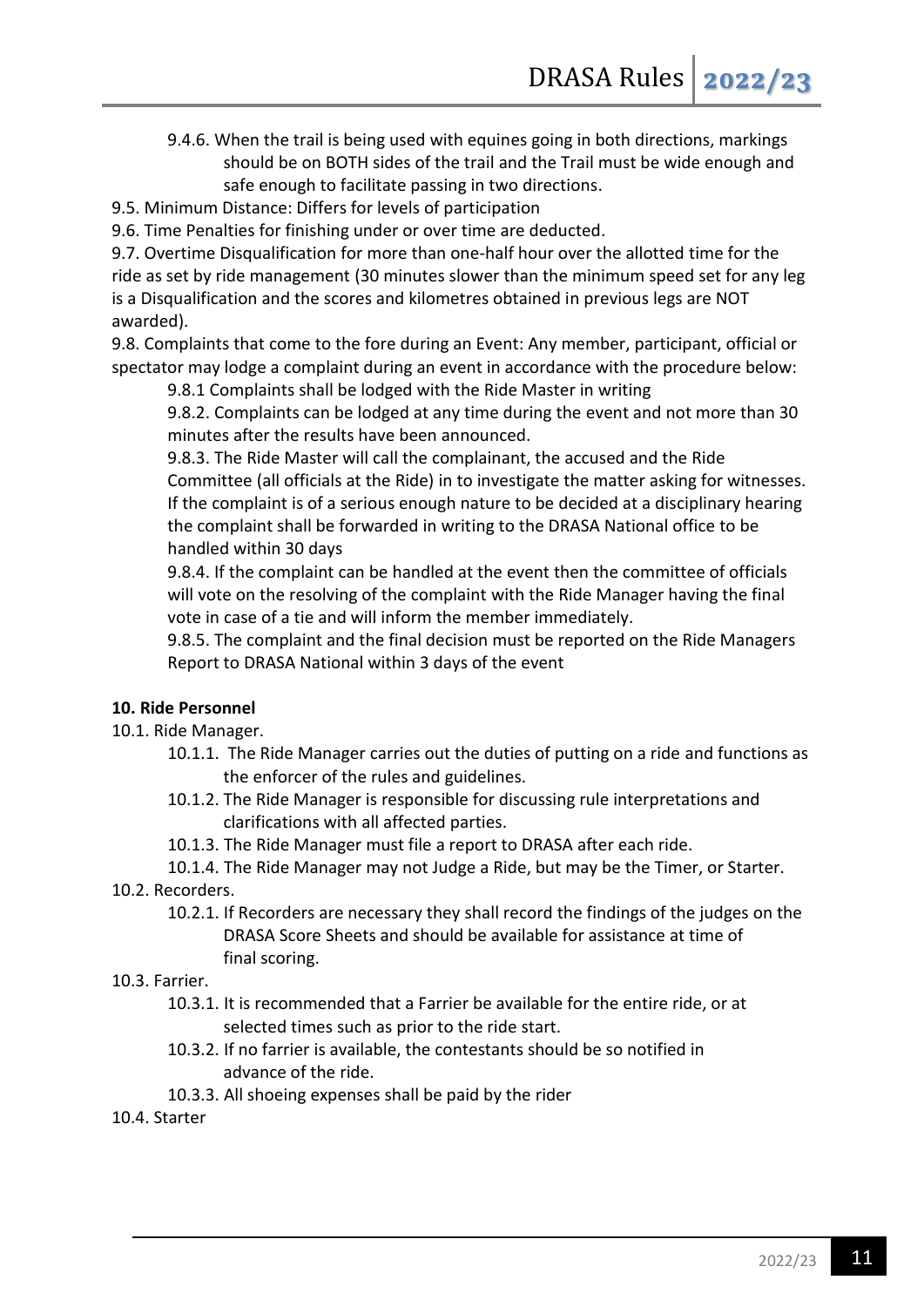- 10.4.1. Starter shall call the equines to the starting line in order of their departure.
- 10.4.2. Permission to change starting order must be obtained from Ride Management.
- 10.4.3. Riders of Stallions may choose to start at the end of the starting order.
- 10.4.4. Ride Management may decree that Junior Riders under 12 years of age, accompanied by their Adult Riders, must start at the end of the starting order.
- 10.5. Timekeeper.
	- 10.5.1. Timekeeper and Starter may be the same person or the duties may be divided.
	- 10.5.2. The timekeeper must keep an accurate record of start and finish time of each contestant and calculate anytime penalties, if incurred, for recording on contestants score sheets.
	- 10.5.3. Any official, unscheduled holds on the trail shall be timed by a ride official and credited to the Contestant(s).
	- 10.5.4. Timing will be done on the timing system and not manual
- 10.6. Pulse Monitor. (NOT mandatory)
	- 10.6.1. The PM must take the Equines Pulse with a handheld HRM at the entrance to the Vetting area.
	- 10.6.2. The Heart Rate/Pulse will be viewed by the Rider and PM and then recorded on the Vet card.
	- 10.6.3. If the rider queries the Heart Rate displayed it may be taken once more only.
	- 10.6.4. Both Heart Rates must be noted on the Vet Card.
	- 10.6.5. If the Heart Rate is 60bpm or below, the equine and rider may proceed to the Vet for veterinary judging.
	- 10.6.6. If the HR is above 60bpm the vet must IMMEDIATELY be informed and although the equine is disqualified due to high pulse the Veterinarian must examine the equine
- 10.7. Vets.
	- 10.7.1. One must be at every event. A Treatment vet may be on call for 1 star rides
	- 10.7.2. Any event where rider numbers exceed 30 riders must have 1 more line vet.
	- 10.7.3. Any treatment disqualifies an equine immediately.
	- 10.7.4. Any treatment of an equine by either line veterinary or treatment veterinarian shall be at owner's expense
- 10.8. Ride Secretary
	- 10.8.1.The Ride Secretary sends out entry forms, receives, and acknowledges entries when applicable, is responsible for initial information entered on the score sheets (names of riders equines, etc.), sees that judges have all pertinent information and equipment and supervises correct tallying of scores and subsequent placing of equines
- 10.9. Horsemanship Judges
	- 10.9.1. At least two (2) Horsemanship **j**udges with appropriate experience and training are required for Trail Judges and Venue Judges.
	- 10.9.2. Absolute independent judging will be maintained in appearance and fact.
	- 10.9.3. The Judges shall have final authority on all questions of scoring and safety of the horse/rider combination.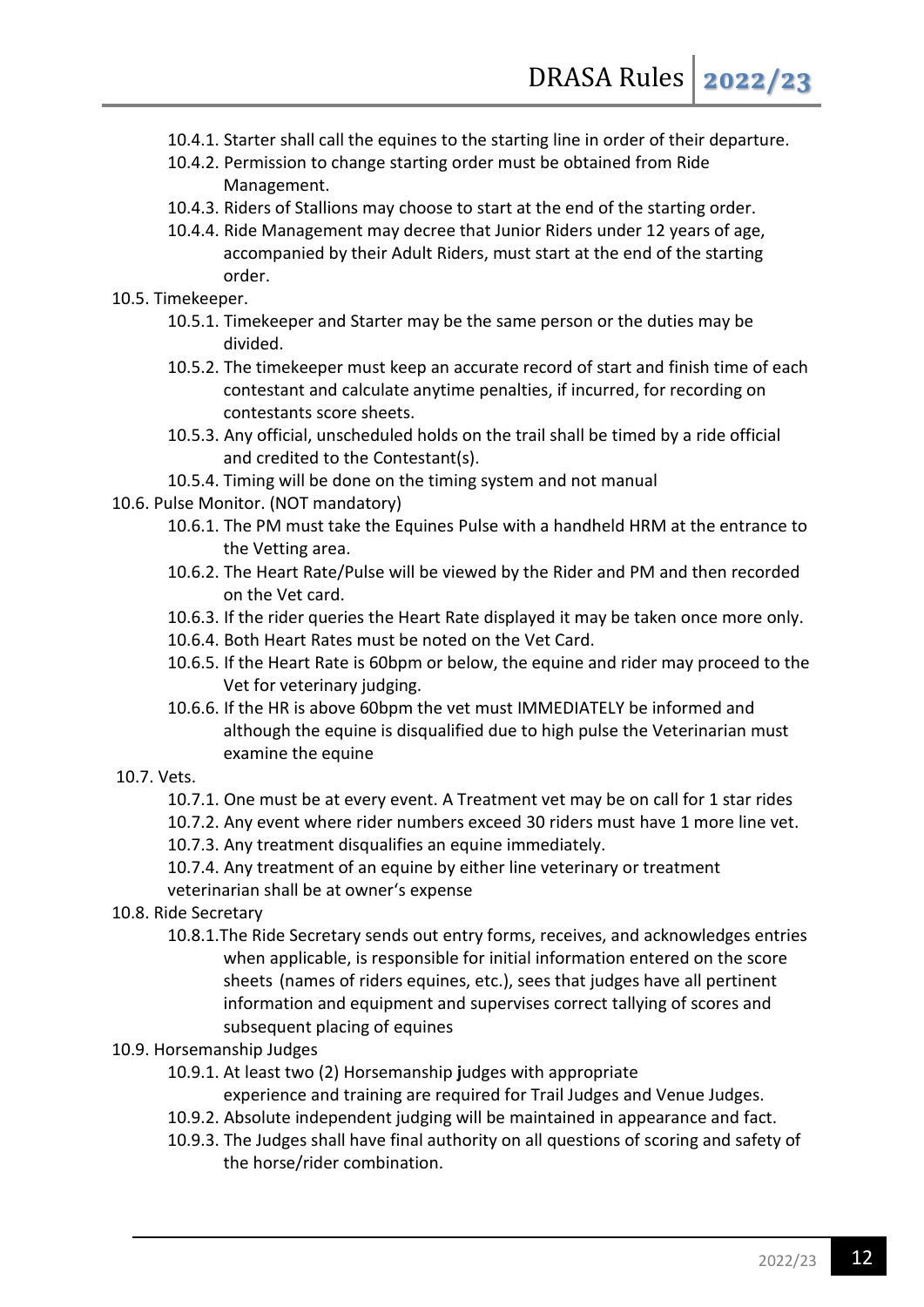- 10.9.4 .Veterinarians shall have the final authority on the welfare of the horse and the Fit to Continue decisions
- 10.9.5. Judges MUST understand and AGREE to use the standard DRASA judging procedures and score sheets without modification.

# **11. Examination and Judging Procedures**

**11.1. Pre-Ride Examinations.** The pre-ride examinations will be used to determine the FITNESS OF THAT EQUINE TO START THE RIDE and the Horsemanship of the Rider.

- 11.1.2. Vet Judging. All horses are subjected to a veterinary examination before departure (Pre Check) and 20 minutes after the return from each leg of the ride (First Leg, Second Leg, Third Leg etc.). Once passed the Veterinary check each horse gets a 30 minute rest period before resuming the next leg
- 11.1.3. CRI Pulse Rate, Habitus, Gut Sounds, Hydration, Capillary Refill, Lesions Lameness and Body Condition will be taken pre-ride as a fit to start criteria.
- 11.1.4. The Veterinary score will be scored using an overall score only and will be completed by the Vet.
- 11.1.5. Depending on the number of equines entered and the circumstances existing at the particular ride site, this may take place the afternoon preceding the ride or at first light in the morning prior to the ride.
- 11.1.6. An examination area for the judges must allow room to have the equines trotted. The surface should be fairly hard and smooth.
- 11.1.7. If, upon examination, it is the vets determination that an equine Is UNSOUND OR UNFIT for the stress of the ride, or to allow the equine to start the ride would be inhumane or dangerous to equine or rider, the equine will not be allowed to start.
- 11.1.8. Once the equine has been passed by the vets to start the ride and all criteria have been completed on the Vet Card, the horse and rider will have the Rider number marked on the rear of the horse.
- 11.1.9. The rider may proceed to camp and tack horse up to present to the Horsemanship judge. The rider and horse must present in full kit as they would be on the course. It is the responsibility of the rider to ensure that they report to the Horsemanship judge. If the rider does not report to the Horsemanship Judge they will NOT be allowed to start the ride. The Horsemanship Judgeing may, on the discretion of the Ride Manager, happen prior to Pre Ride Vetting (for example on the Friday evening before vets arrive and be advertised as such on the Ride Program). The Vets have FINAL say if the horse may start the ride even if Horsemanship vetting has taken place
- 11.1.10. The Horse and Rider will be judged on the following and marked for each criteria for excellent and below according to the Horsemanship criteria. 11.1.10.1. Tack & Equipment (10 points total) Tack must be properly fitted, in good repair, clean and appropriate to distance riding conditions. Existing lesions will be noted and discussed. Please note that bareback riding is not allowed, and bridle-less riding may be allowed, on discretion of horsemanship judges and ride master, but some form of restraint (neck strap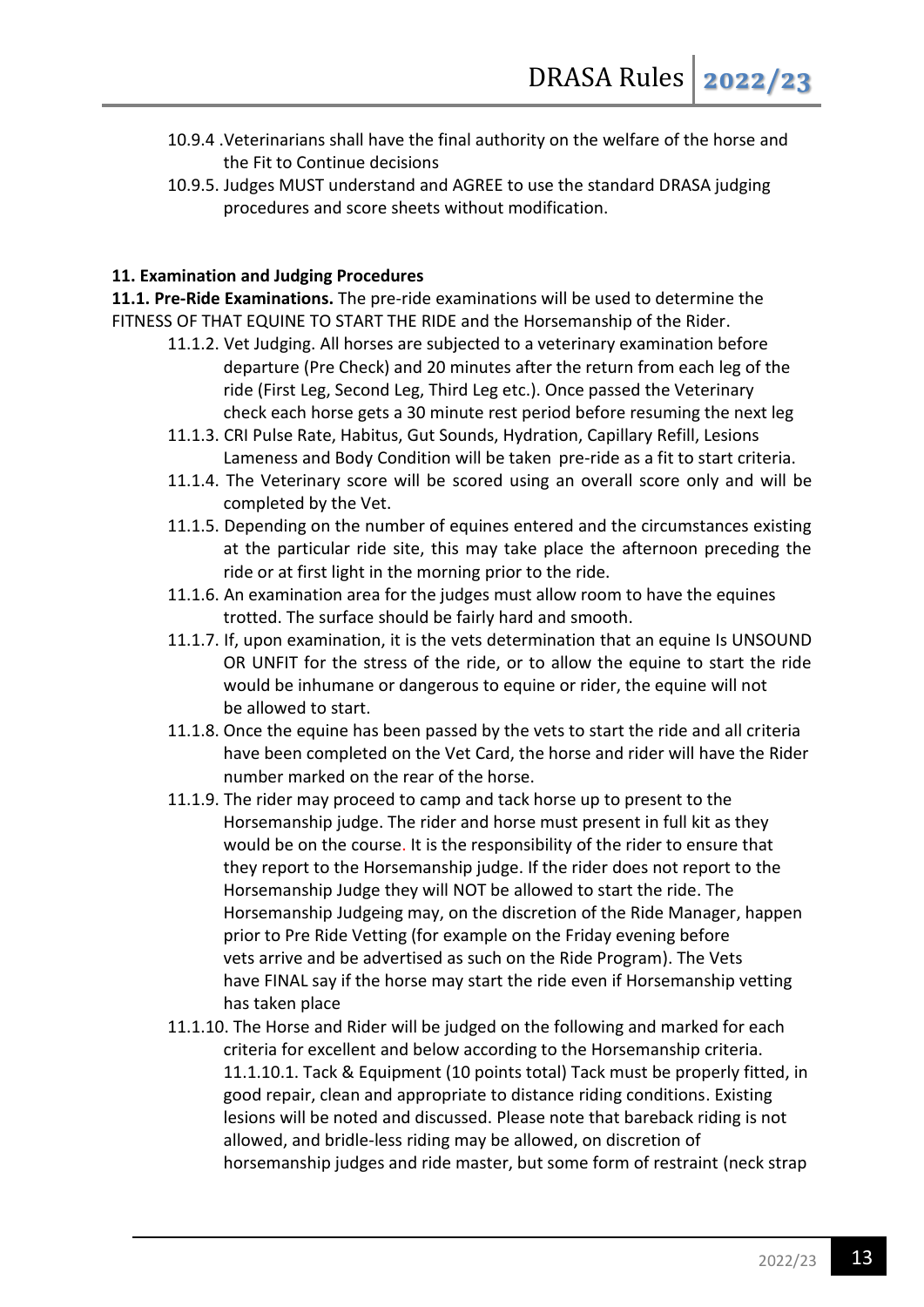and/or halter) must be used on the horse when on course. This is in the event of the rider being dismounted (voluntarily or not) and the horse need to be caught and or led.

11.1.10.2. Mount/Dismount (5 points total) Horses should stand quietly for mounting and not "step out" until asked to do so by the rider. Rider should check to make sure the girth is tight before mounting. The horsemanship judge will want to see that you have done this immediately before you mount. A "fresh" horse that is under complete control of the rider will receive little or no deductions but a horse that "circles" when the rider attempts to mount or displays any unsafe behaviour (biting, bucking, kicking, rearing, etc.) or is out of control will receive substantial penalty points. Horse must stand quietly for Rider to dismount and rider must loosen girth and run up stirrups (if possible).

11.1.10.2. Aids/Seat (10 points total) Good position of the hands and legs, clear empathetic use of hands and legs for transition changes, Obedience of horse to aids and transitions, correct posting diagonal and control and balance of the horse

11.1.10.3. Grooming (5 points total) Feet should be clean and in good condition, should be properly trimmed, deductions for loose or missing shoes. Horses must be clean. Should not have any sweat marks or stains. Mane and tail free of tangles.

# **11.2. Horsemanship judging – Trail Equitation** (5 points total per leg of ride)

- 11.2.1. The Course Judge/judges will be positioned on the course at some form of natural obstacle – examples: a water crossing, a hill, a decline, a straight well cleared canter track, a watering point etc.
- 11.2.2. Riders and horses will be judged based on the following observable criteria: Does the rider aid the horse over and through difficult terrain? How does the rider cue the horse? Is the rider allowing the horse to follow other horses too closely creating an unsafe situation? Is the rider over controlling? How is the rider's seat at the specific gaits observed? Does the rider allow the horse to barge into others on the trail or at water points? Does the rider approach water points/obstacles unsafely? Does the rider give the horse an opportunity to drink? Is the rider displaying trail courtesy?

# **11.3. Horsemanship Judging –stabling** (5 points total)

- 11.3.1. The Horsemanship Judge will observe the manner in which your horse is contained overnight or during the ride at rest stops etc.
- 11.3.2. Scoring will be based on the following criteria: Area should be clean and comfortable, Containment is safe and horse friendly, Hay and fresh water (full bucket) available where the horse can easily reach it, Horse is blanketed if the weather is inclement, Horse has access to shade, Horse has good area for lying down overnight etc.

# **11.4. Horsemanship Judging – Final In Hand** (5 points total)

11.4.1. This judging will take place after the final vetting at the end of the ride, once the horse has been passed by the Vets.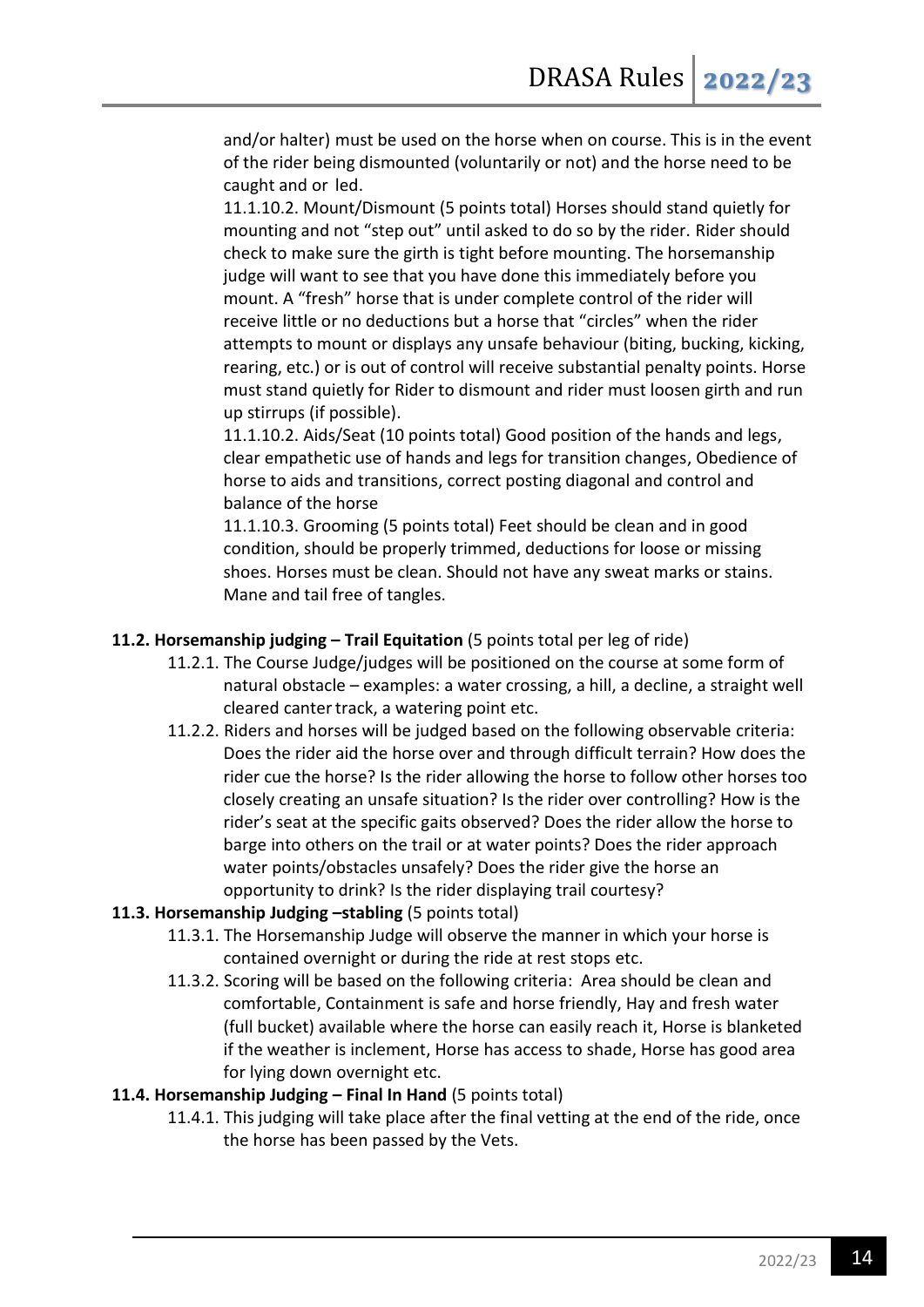- 11.4.2. Scoring will be based on the following criteria: Horse should stand quietly and willingly accept examination of feet and body, horse should be clean (no sweat marks etc.) and well groomed with clean feet, horse should lead easily on a free rein, handler should follow correct guidelines for safety while leading and handling horse, handler should be courteous to all officials, volunteers and peers, no new lesions from tack, bit, boots, saddle etc.
- 11.5. All horsemanship judging processes, scoring criteria and standardised tests and obstacles are decided, finalised, documented and published from the Chief Horsemanship Judge in conjunction with the Judges Panel. This will be approved by Council and Riders will abide by the Judges decisions.

# **12. Pre-Ride Briefing**

12.1. The pre-ride briefing and its timing is a concern of Management and must take place between completion of pre ride exams and starting time.

12.2. The briefing is to inform the riders of such things as trail marking symbols and colours, rules and regulations, starting order, exact ride length, difficult sections of trail, vet rules, vet hold timesheet.

12.3. All questions should be answered at this time and it is the time to introduce the judges, vets and ride management who may contribute to the briefing.

# **13. Trail Conduct**

13.1. Any rider going off course, intentionally or otherwise, must return to the same point where he left the trail to continue, or such rider will be disqualified.

13.2. If a rider becomes lost, he must return to the point at which he left the trail to resume the ride, or such rider will be disqualified

13.3. There is no compensation for lost time. It is the responsibility of the rider to stay on the correct trail.

13.4. In the case of a lost shoe, a rider may dismount and walk an equine with a shoe missing to the nearest area where the farrier can reach him.

13.5. Riders may dismount to cross a dangerous/hazardous obstacle on the trail.

13.6. Riders may start and finish all legs of ride dismounted: i.e. lead the horse over start and finish line

13.7. Riders should be courteous and warn other riders when passing is necessary. Safety, courtesy, and Good Sportsmanship are involved. This includes the equine passing and the equine being passed. A rider should not pass in an unsafe area; the slower equine on the trail always yields to the faster equine.

13.8. A RED RIBBON must be worn on the tail of a known KICKER.

13.9. A YELLOW RIBBON must be worn on the tail of all STALLIONS.

13.10. Riders should avoid riding in large groups because it makes it very difficult for the judges to see each individual equine.

13.11. Equines should be trained to drink from either a bucket or a natural watering area and should be constantly afforded the opportunity to drink throughout the ride. Equines should be kept moving after drinking.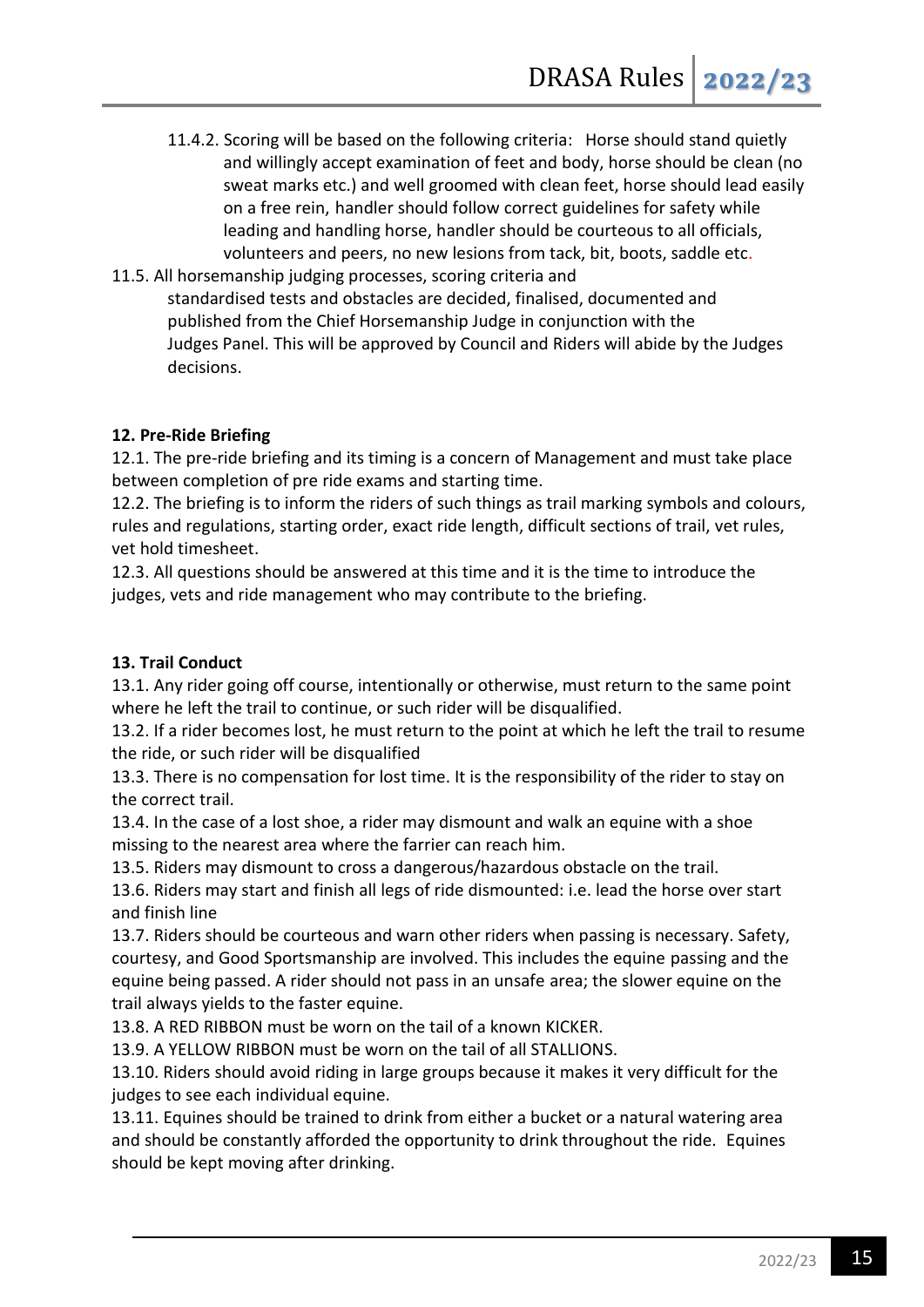13.12. Sponges will not be allowed in water troughs or buckets on the course. Please use a scoop.

13.13. Trail courtesy should extend to water stops under all circumstances.

13.14. An Equine which constitutes clear danger to other equines and /or persons can be disqualified at any time from competition. From arrival on the premises through to the final exam, by agreement of two of the following: the Ride Manager, Vet or Trail Judge. The equine can be asked to leave the premises by the Ride Manager's discretion.

# **14. The Start/Finish**

14.1. Riders may draw for starting position OR the ride may start in the order of the rider's assigned numbers OR the riders may enter their names onto a list to join group starts or leave within the Trail open window times. This will be a ride management decision.

14.2. Riding time for each loop starts when the time keeper/starter gives the signal allowing the rider to depart, and stops when the horse arrives at the check point.

14.3. Time is stopped either when the nose of the horse crosses the finish line, or, if transponders are used, when the rider's transponder is read by the system.

14.4. Riders (or helpers) shall collect a time card from the time keepers after arrival. 14.5. The Trail will be opened in the morning for a time period of one (1) hour for riders to

start. If the rider has not been vetted and done pre ride horsemanship judging they will NOT be allowed to start.

14.6. Time is computed from the time the equine leaves the starting line (the location of which shall be determined by ride management).

14.7. The time nominated by rider for completion, without penalty, will have been recorded established prior to the start of ride. Each rider should know the rate at which his equine travels. Pushing the equine at the beginning or at the end of the ride and/or holding the equine back to kill time often puts undue stress on the animal.

14.8. No lack of forward motion will be allowed within 3km of the finish line. A board/marker will demarcate the 3km zone and any rider ceasing forward motion in that zone will be disqualified.

14.9 Horse AND rider must keep moving forward at a normal walking pace (between 4 -6 km/h) when approaching the finish line. (Rider is not allowed to move so slowly the horse and rider are nearly stationary, or weave or do serpentines to the finish line to make up time).

14.9.1 A score penalty will be deducted from the overall score of 5 percentage marks for every meter the rider and horse is not moving forward at a normal walking pace.

14.9.2 If an unplanned dismount takes place within the 3km zone, the rider must be allowed to mount his/her horse.

# **15. Veterinary Checks and Vet hold periods.**

15.1. When the rider and horse cross the finish line (for any leg of the ride) they will receive a time card. The time card shows their average speed on that leg (and cumulative average speed if second on any subsequent leg of multi leg ride). This also shows when the rider has to present the horse to the Vets for the vet check.

15.2. The rider has 20 minutes to cool down, feed, water and groom the horse in order to present with a pulse below 60bpm.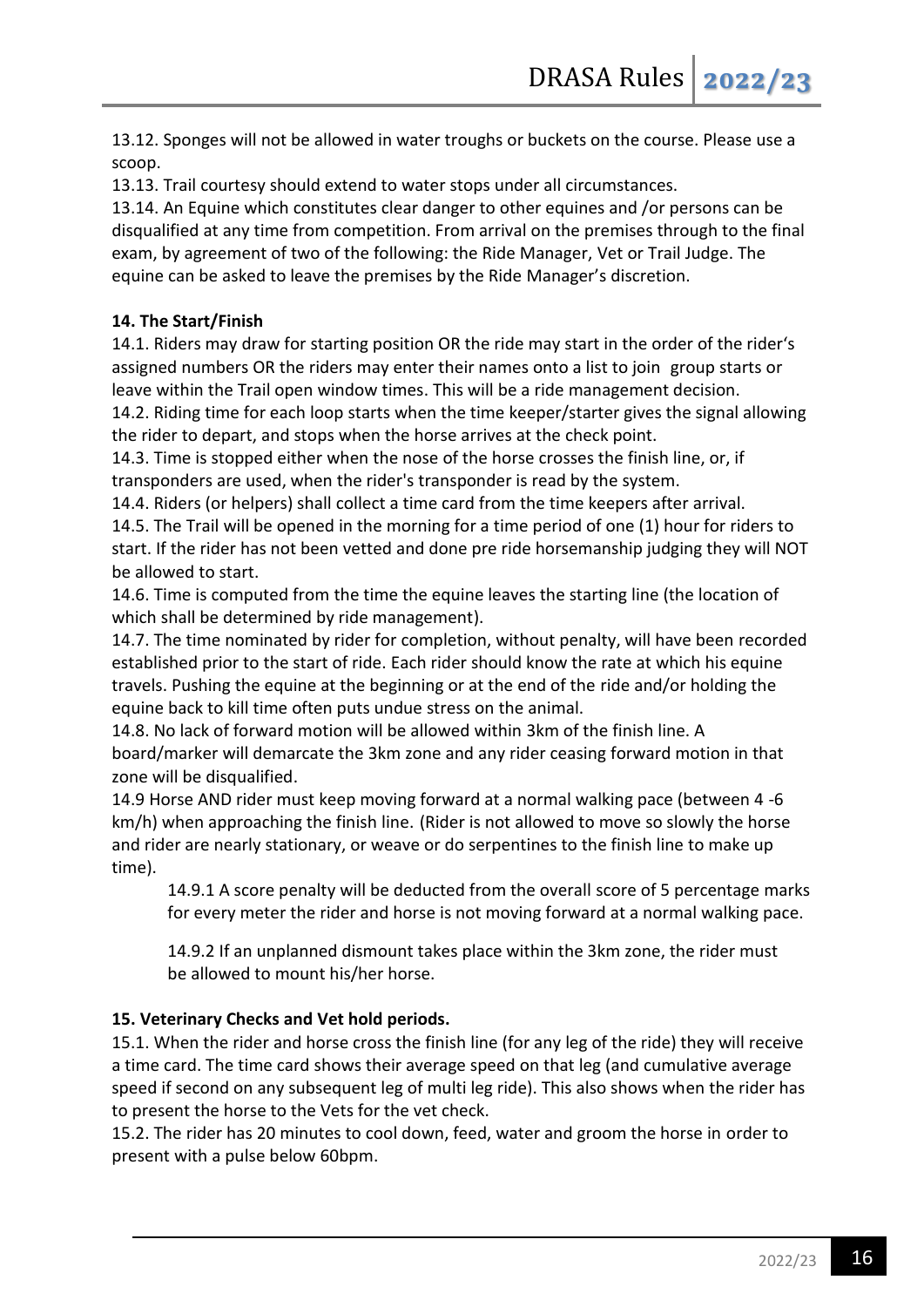15.3. It is the sole responsibility of the rider to ensure that the horse is presented within the required twenty (20) minutes after arrival at the check point. Horses that are not presented within the period of twenty minutes after arrival will be disqualified. The horse must still be presented to the vet and will NOT be allowed to leave the venue without being vetted.

15.4. Riders shall submit both the vet card/logbook and the time slip when the horses are presented for the veterinary examination. If no time card is available, the steward/pulse monitor at the vet gate must note down the time the rider presented to the veterinary queue if there is one. Riders presenting horses to the vet line after the 20 minute limit will be disqualified. In this case the horse still needs to be evaluated by the Vet

15.5. The Pulse Monitor(if present)will take the pulse of the horse with a hand held Heart Rate Monitor and record the pulse in the designated place block on the Vet card.

15.6. The rider and horse then move into a waiting area, from where they will be called by the veterinarians to present the horse.

15.7. After the horse is examined by the veterinarian, and if he/she is satisfied that the horse is fit to continue with the ride, the veterinarian will complete and sign the vet card, and will also sign the time card.

15.8. The rider shall depart fifty minutes after arrival at the check point.

15.9. Any time longer than 50 minutes will be regarded as riding time.

15.10. If the horse fails the Vet exam the rider and horse are eliminated and will be subject to compulsory rest periods according to the Veterinary Rules

15.11. All horses failing the vet exam will be DQ and will have all kilometers and scores reset to zero

15.12. If the horse passes the vet exam but the rider decides to not continue for any reason, the rider and horse will not be eligible for any awards and all scoring criteria will be reset to zero, however the kilometres completed successfully will be retained on the horses and riders records. The Horse and Rider then MUST present to the Horsemanship Judge for final Horsemanship scoring.

15.13 ALL horses must be presented for FINAL vetting even if withdrawn on course on if they decide not to start a leg of the ride.

15.14. All horses are subjected to compulsory rest periods between events. See Veterinary Rules. Horses vetted out from a Ride will have a 12 day rest period applied over and above the mandatory rest period

15.15. All horse and rider combinations who are vetted out of three consecutive rides with Metabolic reasons will be suspended (both horse and rider) for a period of 12 months

# **16. Release Inspections**

16.1. All horses shall, after completion of a ride, and before they are allowed to leave the venue, be presented to the vet for a release inspection. The release inspection must be done in the time period of no less than two (2) hours from finishing the last vet check of their ride.

16.2. If the vet is of the opinion that the horse is fit to travel, he shall complete a release card which the rider shall present to the Ride Secretary to receive passport and paperwork back before leaving the venue.

# **17. Ride and Year end Awards**

**17.1. Ride Awards**